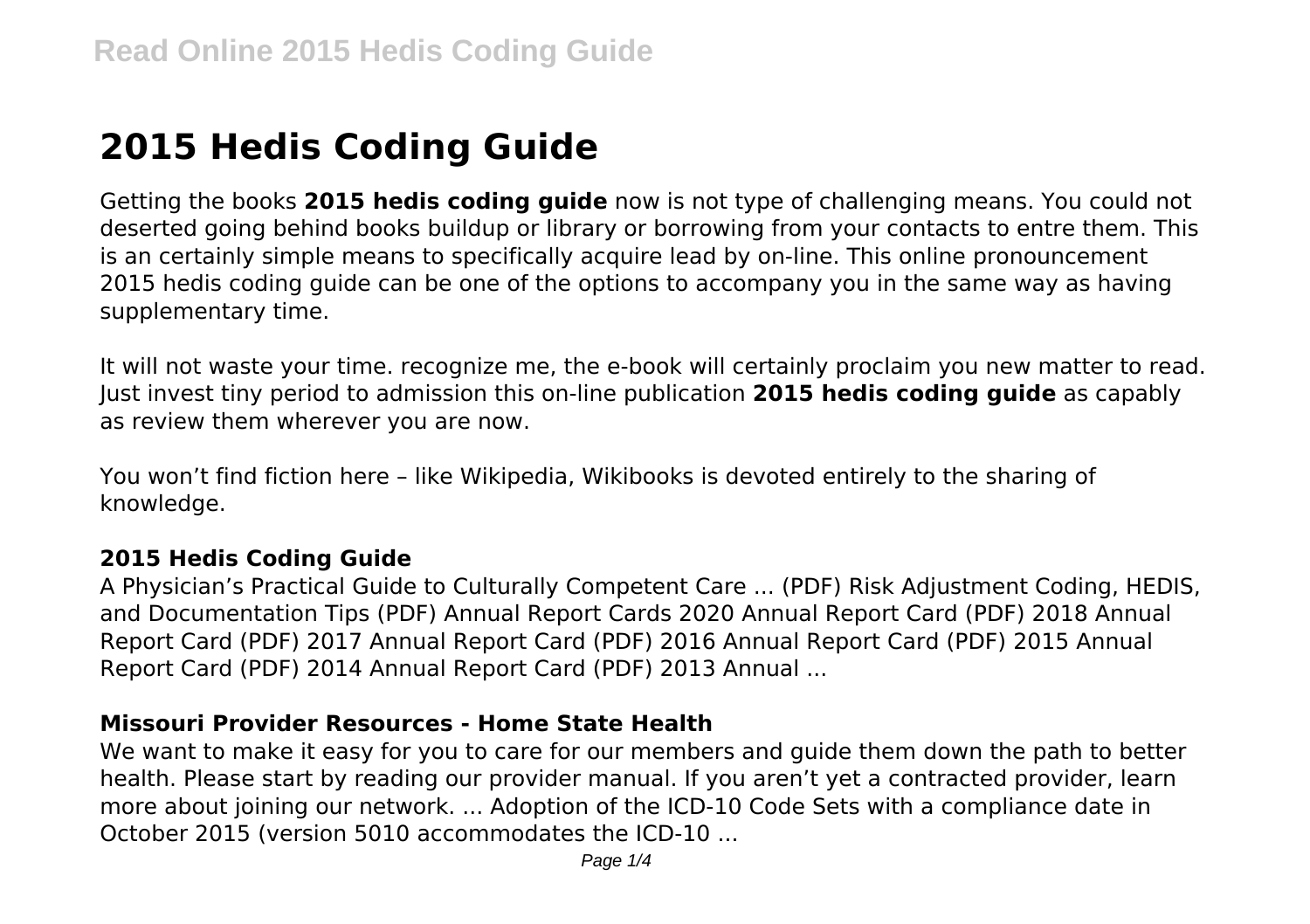#### **Providers - Aetna**

HCC Coding Definition Hierarchical Condition Category (HCC) is a risk adjustment model implemented by CMS in 2004 to estimate predicted costs for Medicare beneficiaries based on disease and demographic risk factors or simply, the category of medical conditions that map to a corresponding group of ICD-9 diagnosis codes.

## **HCC Coding — 5 Things You Need To Know - [CCO] Certification Coaching ...**

Florida Blue polices and procedures for physicians and other providers.

#### **Manual for Physicians and Providers - Florida Blue**

A systematic review was not conducted because at least five systematic reviews on outpatient stewardship interventions have been performed since 2005, 24–28 of which the two most recent were published in 2015 and 2016. 24,25 The narrative review included the five systematic reviews, 24–28 articles found through in-text citations, and new ...

#### **Core Elements of Outpatient Antibiotic Stewardship**

In 2015, 0.6 percent of young adults aged 18-25 years reported past-year heroin use, with 57,000 initiating heroin use in 2015. The prevalence of heroin use disorders also has grown in recent years . In 2015, about 0.6 million people or 0.2 percent of the population aged 12 years or older had a heroin use disorder in the past year.

### **Best Practices and Barriers to Engaging People with Substance Use ...**

FFY 2022 Adult Core Set HEDIS Value Set Directory (ZIP, 2.9 MB) FFY 2022 Adult Core Set Non-HEDIS Value Set Directory (ZIP, 290.17 KB) FFY 2022 COB/OHD Value Set Directory (ZIP, 1.25 MB) Additional Technical Assistance Resources FFY 2022 Data Quality Checklist (PDF, 829.22 KB) FFY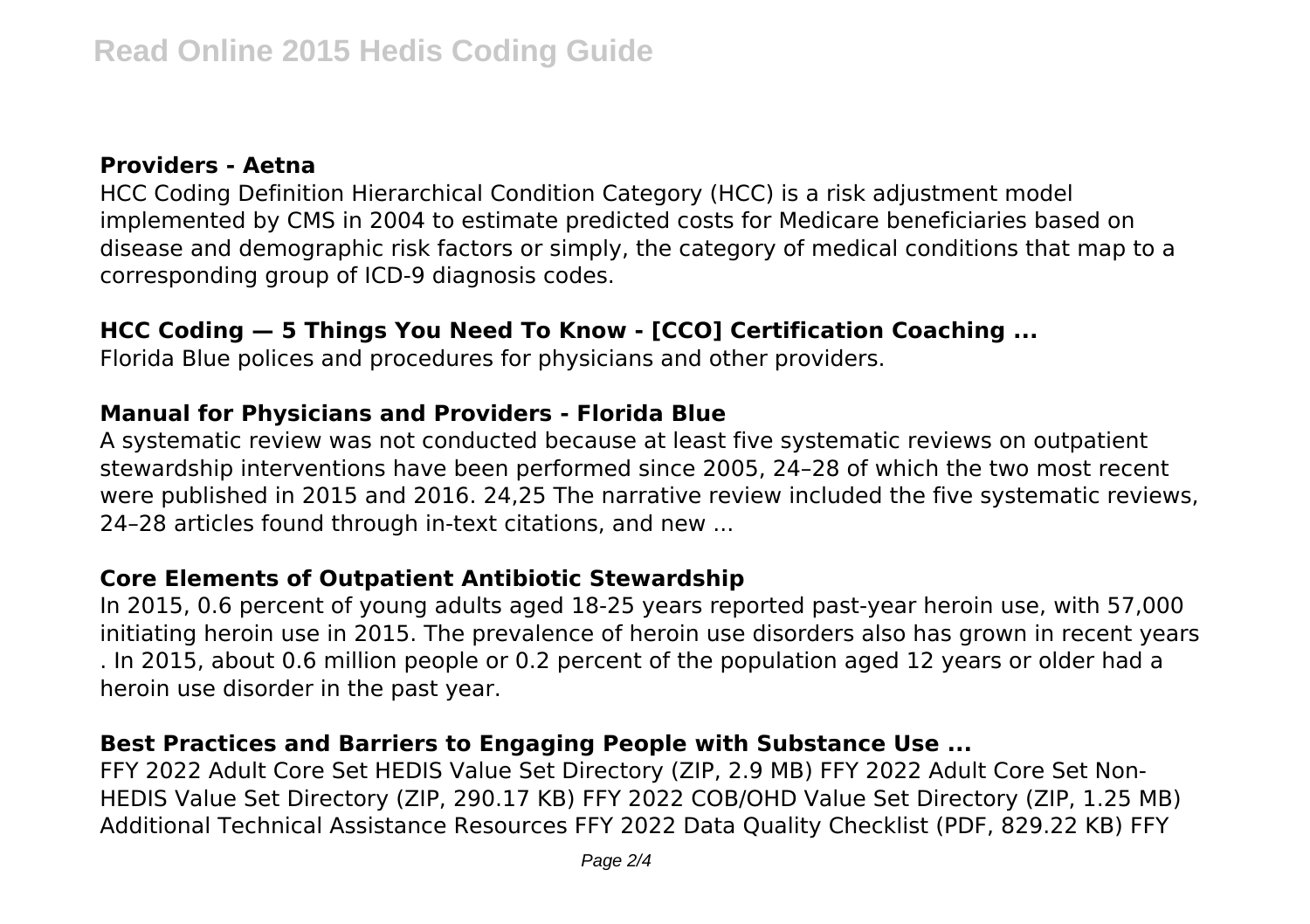2022 Adult Measurement Period Table (PDF, 265.64 KB)

#### **Adult Core Set Reporting Resources - Medicaid**

Osteoporosis is the most common metabolic bone disease in the USA and the world. It is a subclinical condition until complicated by fracture(s). These fractures place an enormous medical and personal burden on individuals who suffer from them and take a significant economic toll. Any new fracture in an adult aged 50 years or older signifies imminent elevated risk for subsequent fractures ...

#### **The clinician's guide to prevention and treatment of osteoporosis**

ICD codes are oriented more for coding professionals to use after patient care has already been provided, for statistical data collection and billing. ICD codes lump less common diseases together in "catch-all" categories, for example, J15.8 Pneumonia due to other specified bacteria, which could result in loss of information.

#### **LHNCBC Full Download List - J. Lister Hill**

HIPAA standardized both medical and non-medical codes across the health care industry and under this federal regulation, local medical service codes must now be replaced with the appropriate Healthcare Common Procedure Coding System (HCPCS) and CPT-4 codes. Integrity of Claims, Reports, and Representations to the Government

#### **UnitedHealthcare Community Plan of Louisiana Homepage - UHCprovider.com**

Password requirements: 6 to 30 characters long; ASCII characters only (characters found on a standard US keyboard); must contain at least 4 different symbols;

## **Join LiveJournal**